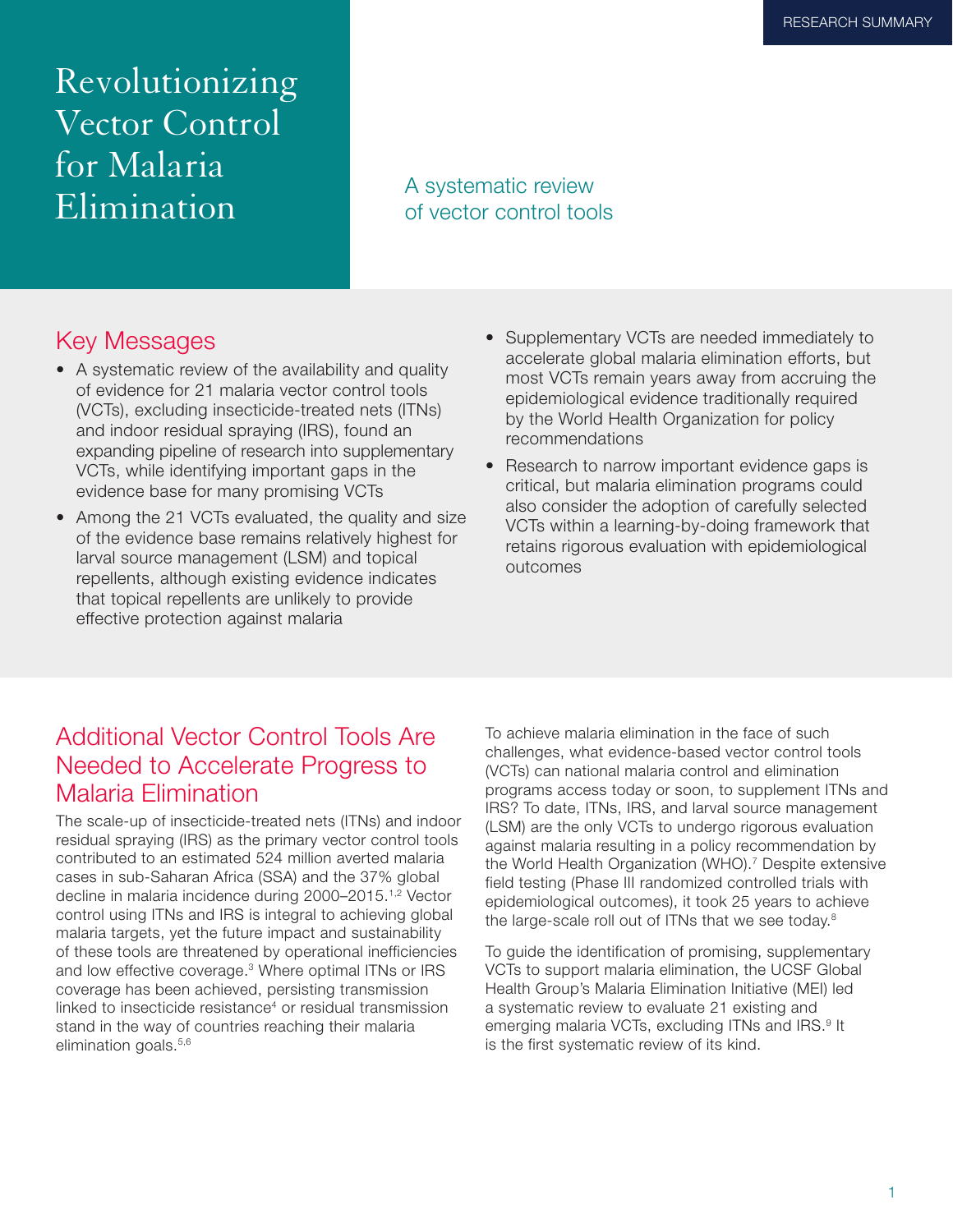## Systematic Review of Supplementary Vector Control Tools

The MEI conducted a systematic review of the availability and quality in the evidence base for 21 supplementary VCTs selected by experts in the field, excluding ITNs and IRS (Appendix 1). The review also highlights priority research areas in vector control for malaria elimination.

The systematic review includes studies that evaluated any of the 21 VCTs, that were of any study design, listed in Appendix 2, and that evaluated any outcome of interest, including malaria incidence and infection prevalence in any age group (diagnostically confirmed by microscopy or rapid diagnostic test) and levels of mosquito transmission using entomological metrics. Studies that were published from January 1, 1980 to September 28, 2015 were included. Evidence for each VCT was summarized by the number and type of studies and, where possible, stratified by outcome.

## Few Tools Have Advanced to Phase III Trials and Policy Recommendations

Of 17,912 studies screened, 155 were eligible for inclusion.

- The volume and quality of evidence across VCTs was variable. Seven VCTs were supported by at least one Phase III community-level evaluation, considered the strongest level of experimental evidence (see Appendix 2), with epidemiological outcomes and varying levels of impact on malaria (Figure 1).
- Of the seven VCTs with at least one Phase III community-level evaluation, the quality and size of the evidence base remains relatively highest for LSM and topical repellents, although existing evidence indicates that topical repellents are unlikely to provide effective population-level protection against malaria.
- The remaining VCTs were supported by at least one Phase II or Phase I evaluation (n=14) (Figure 1), showcasing the rich pipeline of research into further VCTs that remain at earlier stages of evaluation.

#### Figure 1. Frequency of eligible studies for 21 vector control tools (VCTs), stratified by study design

The quality of existing evidence in support of each VCT is illustrated by the number of eligible studies of different designs. We considered the strength of evidence to be highest in systematic reviews of intervention studies (grey) and Phase III community-scale studies (blue shades) and less strong for small-scale field, laboratory, and observational studies (red and yellow shades) (Appendix 2). \*Only systematic reviews assessed to be of high methodological quality are shown.

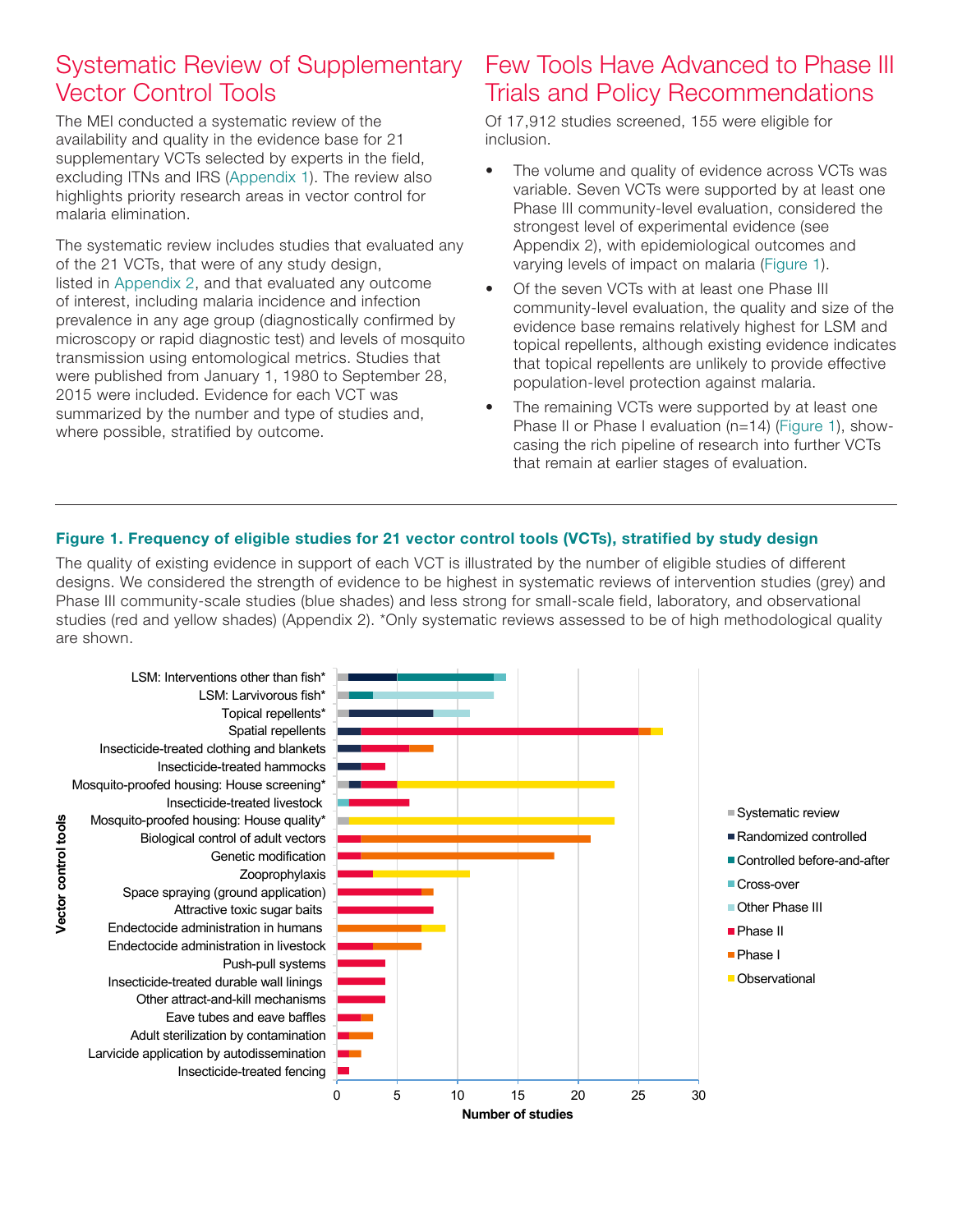### Tools with a Strong Evidence Base are Ready for Implementation, Others Continue to Build Evidence

- Some VCTs with a strong evidence base, such as LSM, are ready for implementation as appropriate based on local conditions. Further VCTs may be ready for implementation in the near-term, while other VCTs remain years away from accumulating the epidemiological evidence traditionally required for a policy recommendation by the WHO.
- However, it is important to note that quality of the evidence does not equate to efficacy against malaria, and, while larviciding has been recommended as a supplementary malaria intervention in certain settings by the WHO since 2013,<sup>10</sup> existing evidence indicates that topical repellents are unlikely to provide effective protection against malaria.11
- Existing Phase II and Phase I evidence can guide malaria control programs in exploring innovative vector control approaches appropriate to local vector ecology, and catalyze operational research in a learning-by-doing framework. This iterative approach involves the incorporation of rigorous monitoring and evaluation of epidemiological and entomological outcomes in control and intervention areas, to support the gradual scale-up of additional VCTs within existing program infrastructure.

#### Expand the Epidemiological Evidence Base while Accelerating Introduction through a "Learning-by-Doing" Approach

- Strengthen capacity and financing to implement operationally ready yet underutilized VCTs, such as LSM, that have a strong evidence base.
- Expand the epidemiological evidence base for emerging VCTs through Phase III evaluations with epidemiological outcomes.
- Recognizing that countries need access to supplementary, evidence-based VCTs to move towards ambitious elimination goals, support malaria control programs in exploring the adoption of carefullyselected VCTs within a learning-by-doing framework.

#### **References**

- 1. WHO. Global Technical Strategy for Malaria 2016–2030. Geneva: World Health Organization, 2015. http://www.who.int/malaria/publications/atoz/9789241564991/en (accessed May 27, 2016).
- 2. Global Malaria Programme. World Malaria Report 2015. Geneva: World Health Organization, 2015.
- 3. Bhatt S, Weiss DJ, Mappin B, et al. Coverage and system efficiencies of insecticide-treated nets in Africa from 2000 to 2017. eLife 2015; 4.
- 4. Ranson H, Lissenden N. Insecticide resistance in African A*nopheles* mosquitoes: a worsening situation that needs urgent action to maintain malaria control. *Trends Parasitol* 2016; 32: 187–96.
- 5. Brady OJ, Godfray HCJ, Tatem AJ, et al. Vectorial capacity and vector control: reconsidering sensitivity to parameters for malaria elimination. *Trans R Soc Trop Med Hyg* 2016; 110(2): 107–17.
- 6. Killeen GF. Characterizing, controlling and eliminating residual malaria transmission. *Malar J* 2014; 13: 330.
- 7. World Health Organization. Global Technical Strategy for Malaria 2016–2030. Geneva, 2015.
- 8. Steketee RW, Campbell CC. Impact of national malaria control scale-up programmes in Africa: magnitude and attribution of effects. (1475–2875 (Electronic).
- 9. Williams Y, Tusting L, Hocini S, et al. Expanding the vector control toolbox for malaria elimination: a systematic review of the evidence. In review 2016.
- 10. World Health Organization. WHO interim position statement–the role of larviciding for malaria control in sub-Saharan Africa. Geneva, 2012.
- 11. Wilson AL, Chen-Hussey V, Logan JG, Lindsay SW. Are topical insect repellents effective against malaria in endemic populations? A systematic review and meta-analysis. *Malar J* 2014; 13: 446.
- 12. Wilson AL, Boelaert M, Kleinschmidt I, et al. Evidence-based vector control? Improving the quality of vector control trials. *Trends Parasitol* 2015; 8: 380–90.
- 13. Grade Working Group. Grading quality of evidence and strength of recommendations. *BMJ* 2004; 328:1490–4.

The **Malaria Elimination Initiative (MEI)** at the University of California San Francisco (UCSF) Global Health Group believes a malaria-free world is possible within a generation. As a forward-thinking partner to malaria-eliminating countries and regions, the MEI generates evidence, develops new tools and approaches, disseminates experiences, and builds consensus to shrink the malaria map. With support from the MEI's highly-skilled team, countries around the world are actively working to eliminate malaria—a goal that nearly 30 countries will achieve by 2020.

shrinkingthemalariamap.org





## THE PARKER FOUNDATION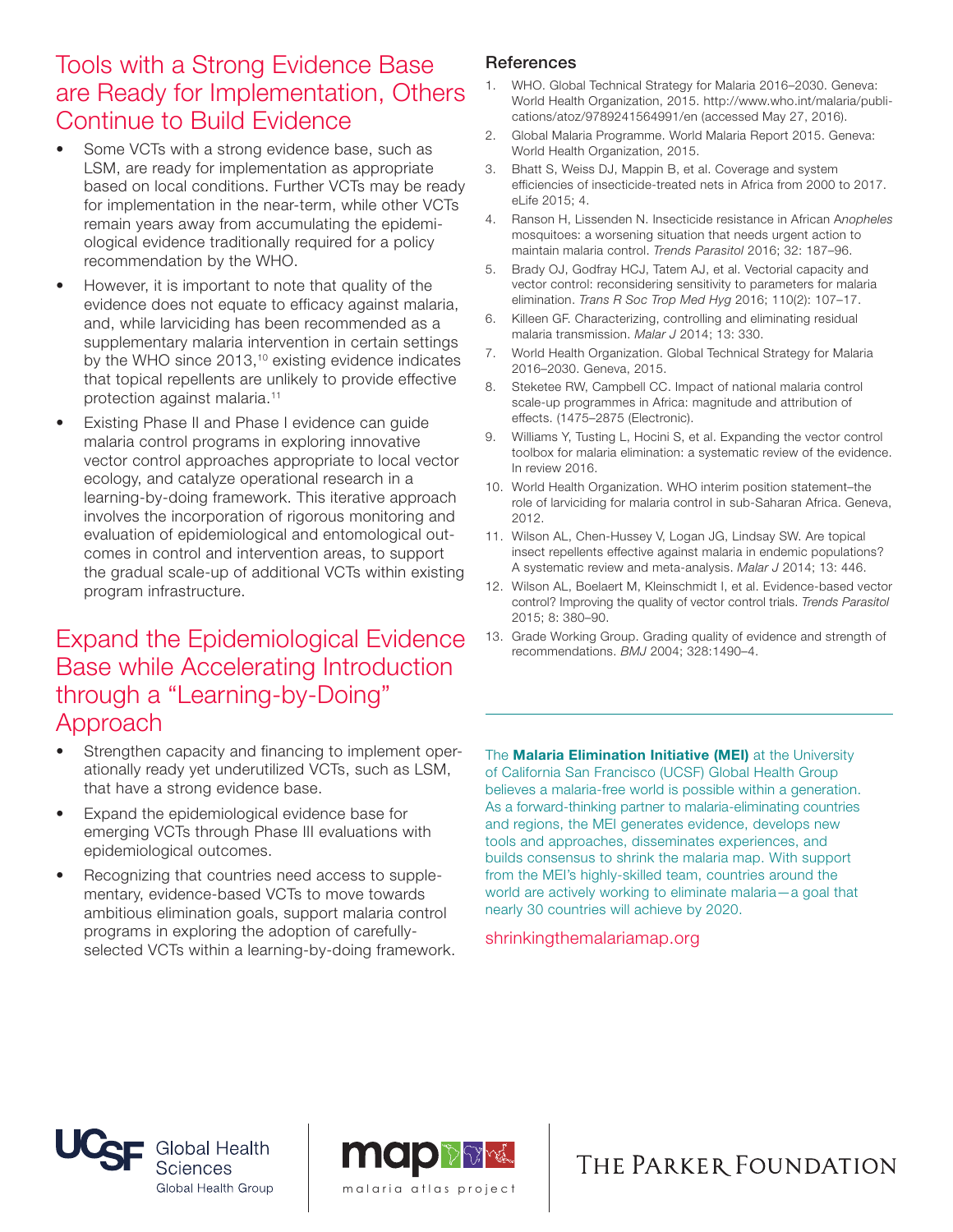# Appendix 1. Guide to Malaria Vector Control Tools Included in the Review

| VCT*                                                   | <b>Description</b>                                                                                                                                                                                                                                                                                                                         |  |
|--------------------------------------------------------|--------------------------------------------------------------------------------------------------------------------------------------------------------------------------------------------------------------------------------------------------------------------------------------------------------------------------------------------|--|
| Interventions targeting immature mosquitoes            |                                                                                                                                                                                                                                                                                                                                            |  |
| Larval source management (LSM)                         | Management of potential larval habitats to prevent the development of immature<br>mosquitoes into adults. Includes habitat modification and manipulation; biological<br>control with natural enemies of mosquitoes; aerial and ground larviciding.                                                                                         |  |
| Interventions targeting adult mosquitoes               |                                                                                                                                                                                                                                                                                                                                            |  |
| Adult sterilization by contamination                   | Sterilization of adult mosquitoes through contact with pyriproxifen, using delivery<br>mechanisms other than ITNs                                                                                                                                                                                                                          |  |
| Other attract-and-kill mechanisms                      | Traps and targets that attract blood-seeking mosquitoes using a combination of<br>odours from humans and other mammals (e.g. carbon dioxide, L-lactic acid, ammo-<br>nia and short-chain fatty acids), some of which are treated with chemical or biologi-<br>cal insecticides (e.g. pyrethroids organophosphates, entomopathogenic fungi) |  |
| Attractive toxic sugar baits (ATSB)                    | Lethal traps that exploit sugar-feeding behaviour to attract mosquitoes using sugar<br>and that contain insecticides (e.g. boric acid)                                                                                                                                                                                                     |  |
| Biological control of adult vector capacity/longevity  | Infection of adult mosquitoes with bacteria (e.g. Wolbachia spp) or<br>entomopathogenic fungi to reduce longevity and/or up-regulate immune genes                                                                                                                                                                                          |  |
| Eave tubes and eave baffles                            | A variety of different eave (space between the roof and walls of a house or<br>structure) modifications that kill mosquitoes with traps or insecticides when they try<br>to enter or exit from those houses                                                                                                                                |  |
| Endectocide administration in humans                   | Mass administration to humans of a systemic insecticide, sometimes described as<br>an endectocide (e.g. ivermectin)                                                                                                                                                                                                                        |  |
| Endectocide administration in livestock                | Mass administration to livestock of an endectocide (e.g. ivermectin, fipronil,<br>eprinomectin) to kill zoophilic Anopheles                                                                                                                                                                                                                |  |
| Genetic modification                                   | Mass release of mosquitoes, which are genetically modified (e.g. homing<br>endonuclease genes (HEG) and RNA interference (RNAi); radiation- or<br>chemo-sterilized males (sterile insect technique, SIT))                                                                                                                                  |  |
| Insecticide-treated clothing and blankets              | Clothing and/or blankets treated with an insecticide (e.g. permethrin)                                                                                                                                                                                                                                                                     |  |
| Insecticide-treated durable wall linings               | Thin, durable sheets of insecticide-treated cloths that cover interior wall surfaces;<br>insecticides remain efficacious for a period of three to four years                                                                                                                                                                               |  |
| Insecticide-treated fencing                            | Insecticide-treated netting used as fencing around livestock enclosures                                                                                                                                                                                                                                                                    |  |
| Insecticide-treated hammocks                           | Hammocks treated with an insecticide (e.g. permethrin)                                                                                                                                                                                                                                                                                     |  |
| Insecticide-treated livestock                          | Application of topical insecticide (e.g. pyrethroids) or entomopathogenic fungus to<br>livestock to kill zoophilic mosquitoes                                                                                                                                                                                                              |  |
| Mosquito-proofed housing                               | Houses with features that reduce mosquito house entry (e.g. use of modern wall,<br>floor and roof materials, use of insecticide-treated or untreated door and window<br>screens, presence of a ceiling)                                                                                                                                    |  |
| Push-pull systems                                      | The simultaneous use of attractive and repellent volatiles (e.g. baited trap near<br>home with insecticide-treated fabric in eaves)                                                                                                                                                                                                        |  |
| Space spraying (ground application)                    | Liquid insecticide (e.g. pyrethroids, malathion) dispersed as fine droplets in the air<br>(either thermal or cold fog) using hand-held or vehicle-mounted devices; can be<br>used indoors or outdoors and includes targeted spraying of male mating swarms                                                                                 |  |
| Spatial repellents                                     | Products that release chemical active ingredients into the air as vapours, which<br>repel, incapacitate or kill adult mosquitoes (e.g. mosquito coils and emanators to<br>release pyrethroids)                                                                                                                                             |  |
| Topical repellents                                     | Insect repellent (e.g. DEET, citronella, picaridin, lemon eucalyptus) applied to the<br>skin to provide personal protection from biting                                                                                                                                                                                                    |  |
| Zooprophylaxis                                         | Presence of animals/livestock to divert vector biting away from humans (which if<br>applied at the individual level may also result in increased individual human risk,<br>known as zoopotentiation)                                                                                                                                       |  |
| Interventions targeting immature mosquitoes via adults |                                                                                                                                                                                                                                                                                                                                            |  |
| Larvicide application by autodissemination             | Delivery of larvicide (e.g. pyriproxyfen) to larval habitats by adult female mosquitoes<br>that are exposed to contaminated artificial resting sites                                                                                                                                                                                       |  |

\*VCTs excluded from the study: adult mosquito traps with no kill mechanism, electronic mosquito repellents, indoor residual spraying, insecticidetreated curtains and nets, insecticide-treated paint, insecticide-treated plastic sheeting in tents or in temporary shelters, insecticide-treated tents, live plants as spatial repellents. Additionally, studies of the insecticidal properties of compounds and formulations were excluded.